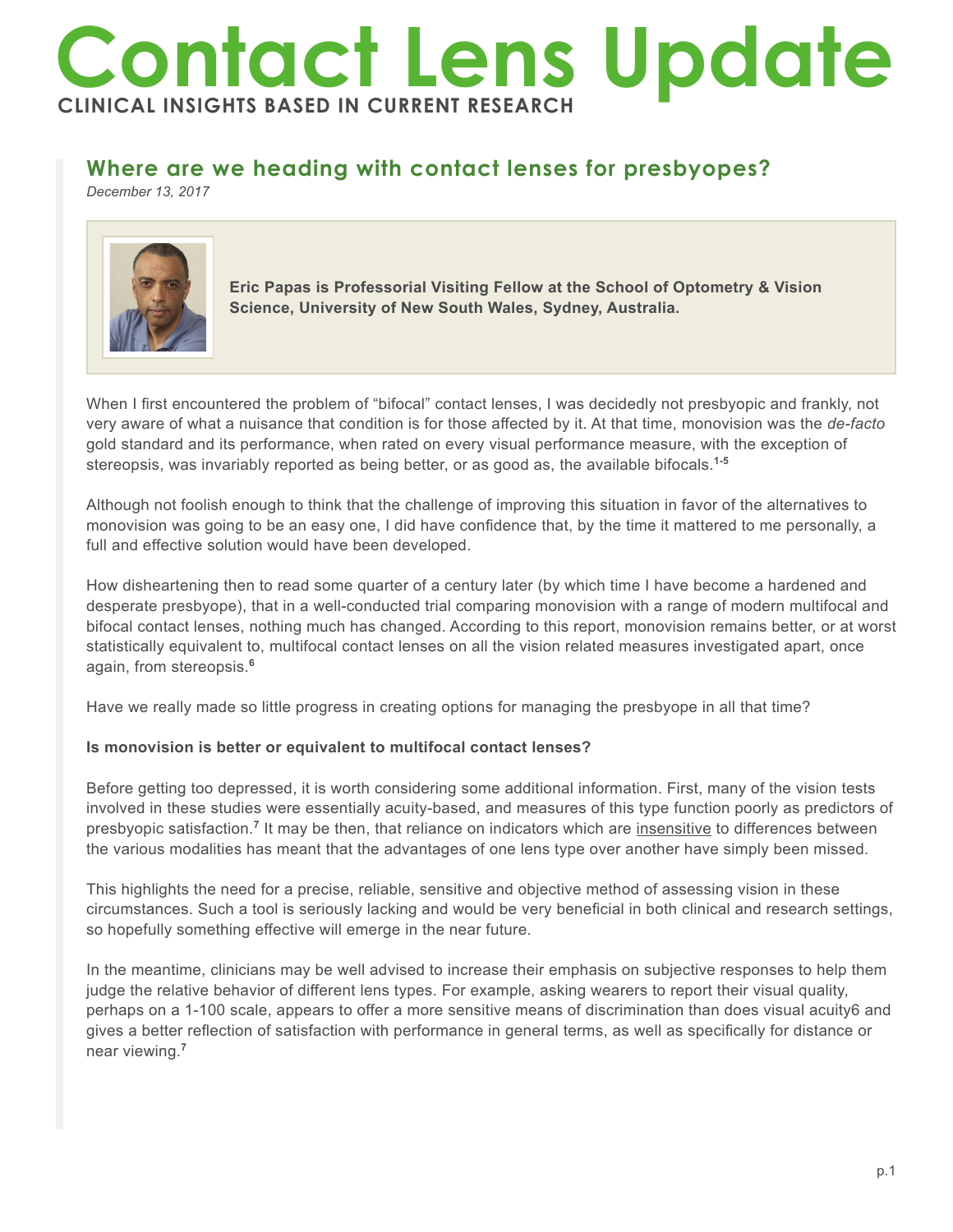# **Eye care practitioners seem happy to fit multifocals**

The second point is that if usage data are to be believed, modern day practitioners appear to have considerable confidence in the ability of multifocals to function as a successful presbyopic correction. In those countries where data are available, the proportion of multifocal contact lens fits has doubled in the last 15 years.**8, 9** Furthermore, clinicians appear to overwhelmingly prefer fitting multifocals to monovison, the fitting ratio being about 5 to 1 on average, worldwide.**<sup>8</sup>**

Some will, no doubt, take these two factors as evidence that life in the presbyopic contact lens universe is not so bad. After all, aren't eye care practitioners getting on and fitting multifocals pretty well, despite the fact that they can't measure any differences between the options? This would be a naïve view however.

Even the most enthusiastic of practitioners only manage to fit 50% of suitable candidates with a presbyopic contact lens option,<sup>8</sup> and as many as 40% of wearers who discontinue report vision problems as the primary reason.**<sup>10</sup>**Furthermore, the drop in the numbers of contact lens wearers with age is huge and especially occurs around the time of onset of presbyopia.**<sup>11</sup>** The reason for these inadequacies is surely performance-related, and so the need for better lens designs still persists.

# **Design hurdles**

It has long been appreciated that, from the perspective of presbyopic correction, the fundamental characteristic of a contact lens, namely that it is in contact with the eye, is its main disadvantage. In contrast to spectacles, in which eye and lens move independently, contact lenses rotate *with* the eye. This makes it much more difficult to arrange for optically distinct portions of the lens to be sequentially aligned with the visual axis, as is required to achieve good distance or near vision. For this reason, translating bifocal lenses have been rarely produced and the market is dominated by simultaneous imaging designs, at least so far as soft lenses are concerned.

Over the years, the range of designs available in this category has been broad but lately is showing signs of convergence. Most of the major corporations operating in this space now offer a centre-near multifocal as their primary product. If we take the view that "great minds think alike," this phenomenon could be seen as an indication of maturity in the design process for simultaneous imaging lenses.

Thus, the currently available lens configurations represent a situation that is getting close to the best possible, given the underlying physics. That being so, significant further improvement is unlikely to accrue by continuing to follow this pathway in the future, and new directions are needed.

### **New directions in presbyopic corrections**

One such possibility has recently been presented by lenses that use principles of extended depth of field. In its purest form, this approach uses a pinhole, or small diameter, aperture on the lens, to limit the pencil of rays incident on the retina. The presbyopic eye can then achieve useful vision over a broader range of distances than is possible unaided.**<sup>12</sup>** While sound enough in theory, there are some associated practical problems, including the cosmetically undesirable nature of the lens in situ. For these reasons, other inventors have taken different paths to achieving the same end. For example, a virtual pinhole can be created by rapidly ramping up positive power immediately peripheral to the small diameter, distance-powered central zone.**<sup>13</sup>** Lenses of this type are currently available in some markets and may soon be joined by those that seek to extend the acceptable range of defocus by manipulating higher order aberrations,**<sup>14</sup>** or adjusting the phase of the incident light.**<sup>15</sup>** While early data on some of these approaches have been encouraging,**<sup>16</sup>** far too few studies are available in the literature to give a sense of whether or not there are any advantages in vision terms.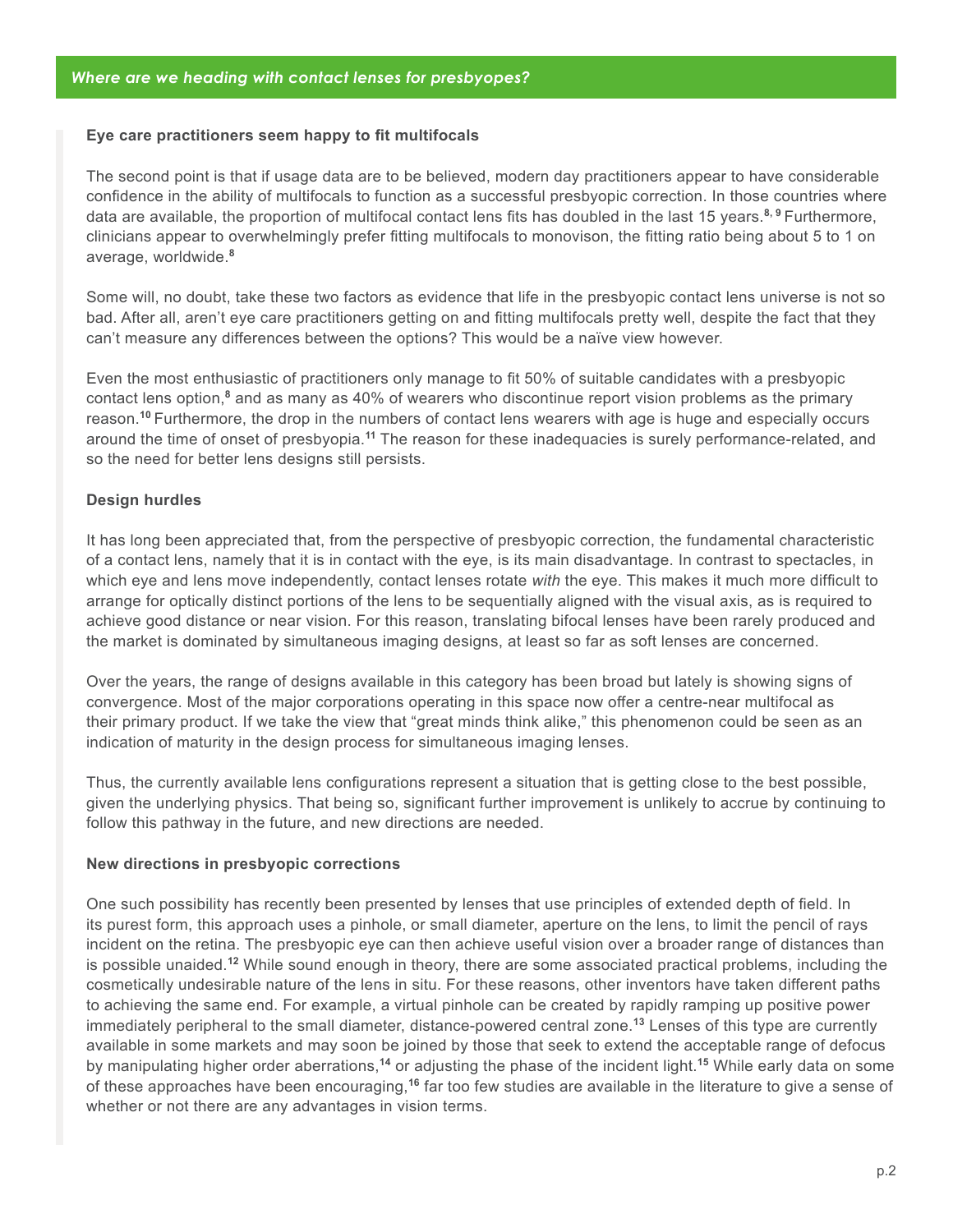# *Where are we heading with contact lenses for presbyopes?*

Whatever the characteristics of the underlying optics though, all the lenses mentioned above fall broadly under the heading of simultaneous imaging; that is, they cause light from multiple distances in the visual field to arrive at the fovea, at the same time. The resulting overlay of the various images is typically associated with an array of well-known vision problems, including contrast reduction, flare and ghosting. Overcoming these drawbacks is critical to improving success rates, but has proved difficult in this design space. The obvious way forward is to move away from the limitations of simultaneous imaging and mimic the pre-presbyopic eye by having a lens that actively alters its focal length according to the distance of the object of regard. Abolishing presbyopia in this way is very attractive and appears to be the direction that future developments will have to take if significant performance improvements are to be achieved.

The patent literature shows that several inventors are indeed working along these lines. For example, at least two proposals have suggested that by creating fluid filled cavities within the lens, the pressure of the lower lid, on down-gaze, may be enough to pump liquid into the optic zone, from reservoirs located towards the bottom of the lens. The resulting change in refractive power would, it is claimed, support near vision.**17, 18** Whether this type of device would work effectively is not completely clear. Notwithstanding the problems that may be encountered in fabrication, it remains to be seen if eyelid pressure alone is sufficient to generate the rapid back and forth movement of fluid needed for adequate vision when looking successively from near to distant objects and back again. Nevertheless, conceptually similar devices are in clinical trials as intra-ocular lenses,**<sup>19</sup>** though, admittedly, this is different mechanically from traditional contact lenses.

Perhaps the approaches generating the most excitement are those based on equipping the lens with electrooptical components. Liquid crystal technology, for example, can create rapidly switchable refractive elements with a range of interesting properties**<sup>20</sup>** and it is easy to imagine how these could be the basis of functional bifocal or multifocal devices. Interest from industrial concerns in this and similar approaches has, not surprisingly, been considerable.**21, 22**

### **Challenges of new technologies for correcting presbyopia**

Intriguing though these new technologies may be, several problems need to be solved if they are to present a mass market option for presbyopia. Not the least of these is how to provide the wearer with some convenient means of controlling the power of the lens when switching between near and distant targets. One possible strategy might be to provide each lens with a sensor that continuously monitors the distance to its fellow, in the other eye. When this changes, as it would during convergence, the relative proximity information could provide the input for circuitry that alters the focal power in the optic.**23, 24**

Whatever the nature of the active element in the lens, it will be desirable for its materials to have properties that closely mimic those of conventional contact lens polymers, particularly in key areas such as oxygen permeability and modulus of elasticity. On top of this, the various electronic components need to be encapsulated so as not to be affected by the moist environment in the tear film. Meeting these challenges will probably mean that, during the early stages of development, rigid or silicone rubber carriers, perhaps using scleral or haptic configurations, will be pressed into service. Eventually however, penetration of the mainstream market will inevitably demand that the whole lens acquire softer, more hydrogel-like characteristics. Maintaining a desirable range of performance characteristics in this format does not seem trivial.

With this background, a truly accommodating contact lens bifocal still appears some years from being widely available. If recent history in the field of micro-electronics has taught us anything however, it is that, with the right incentives, innovation can proceed at astonishing speed, and tomorrow very quickly becomes today. I certainly hope so; I don't want to wait another 25 years.